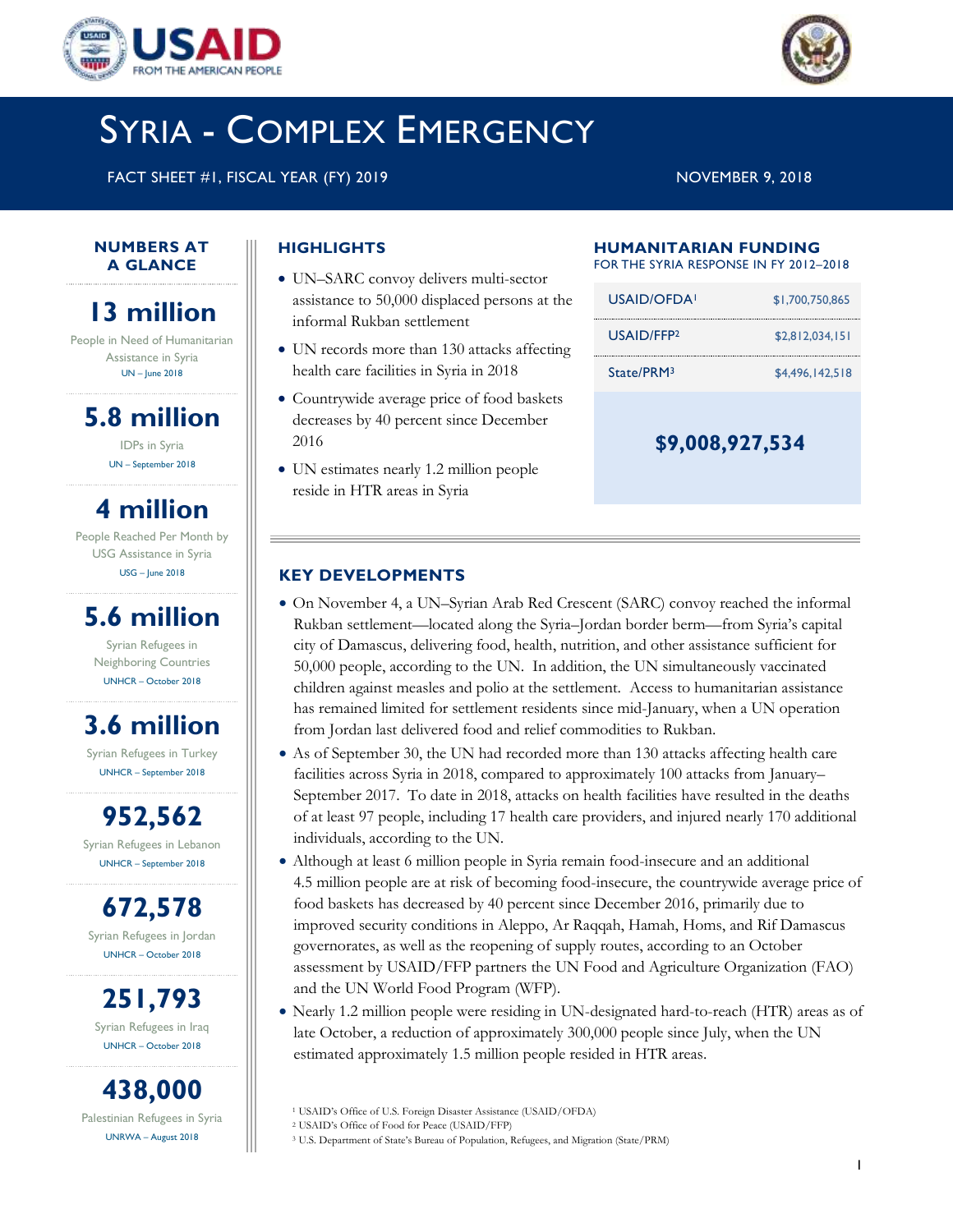### **INSECURITY, DISPLACEMENT, AND HUMANITARIAN ACCESS**

- Conflict in Syria killed at least 167 civilians during October, including at least 42 deaths due to Syrian Arab Republic Government (SARG) and Government of the Russian Federation military operations, according to the Syria Network for Human Rights (SNHR). To date in 2018, SNHR has recorded at least 6,395 civilian deaths in Syria.
- Nearly 1.2 million people were residing in HTR areas of Syria as of late October, representing a 26 percent decrease from the approximately 1.5 million people residing in HTR areas in July, the UN reports. Dayr az Zawr Governorate hosts Syria's largest HTR population, approximately 298,000 people, followed by Homs and Rif Damascus, which host approximately 210,000 and 195,000 people in HTR areas, respectively. The reduction in HTR populations is largely due to SARG territorial gains and shifting lines of control, allowing areas to become newly accessible.
- During a late October address to the UN Security Council (UNSC), UN Under-Secretary-General for Humanitarian Affairs and Emergency Relief Coordinator Mark Lowcock called for the renewal of the mandate of UNSC Resolution 2165, which authorizes UN cross-border humanitarian access to Syria and is set to expire on January 10, 2019. From January–September 2018, the UN provided assistance to an estimated 750,000 people per month through cross-border operations. In addition, the UN has relied on cross-border operations from Turkey to pre-position relief commodities, including plastic sheeting and winterization items, in anticipation of a potential SARG military offensive in Idlib and Hamah governorates.

#### *Northeastern Syria*

- Escalated conflict between Islamic State of Iraq and Syria (ISIS) militants and Syrian Democratic Forces in southern Dayr az Zawr displaced approximately 30,000 people from June–October, according to the UN. On October 16, the UN released a statement calling on all parties to the conflict to protect civilians and improve access to areas near Dayr az Zawr's Hajin town. The UN also called on all parties to enable freedom of movement for civilians and the relocation of informal settlements farther from frontlines of conflict. As of late September, approximately 15,000 people remained in ISIS-controlled areas in the governorate's Hajin sub-district, relief organizations report.
- Displaced populations continue to return to areas of origin in Ar Raqqah city and require assistance meeting basic needs. As of October, approximately 50 percent of Ar Raqqah households reported being unable to meet basic needs, such as food and winterization items, according to a REACH Initiative survey. Additionally, city residents continue to experience difficulties accessing health care services due to lack of sufficient medical personnel and medical supplies, and many households continue to rely on generators for electricity due to significant damage to Ar Raqqah's electrical infrastructure. Although some Ar Raqqah residents can access safe drinking water through the city's main water network, residents in outlying neighborhoods face challenges accessing water and are relying on negative coping mechanisms, such as consuming previously-stored water and modifying hygiene practices to conserve water.
- From August–September, the median cost of fuel in northeastern Syria increased by nearly 50 percent in anticipation of winter weather-related heating needs, according to REACH. In addition, increased fuel costs have contributed to a nearly 40 percent increase in water trucking costs in northeastern Syria since August.

#### *Northwestern Syria*

- More than 3.9 million people were residing in northwestern Syria as of September, including an estimated 1.9 million internally displaced persons (IDPs), according to State/PRM partner the Office of the UN High Commissioner for Refugees (UNHCR). While the majority of IDPs across northwestern Syria are sheltering with host communities, approximately 418,000 people, including an estimated 300,000 IDPs in Idlib, were residing in more than 330 camps, informal settlements, and transit centers as of September. Relief organizations, including USAID partners, reached approximately 268,000 IDPs in Idlib—nearly 90 percent of the governorate's IDP population—with multi-sector assistance in August and continued to provide regular, life-saving assistance as of early November, the UN reports.
- From January–September, UNHCR distributed relief commodities and shelter materials to nearly 219,000 people, including more than 155,000 people displaced from Aleppo's Afrin District to Aleppo's Tell Refaat sub-district and Fafin, Nabul, and Zahraa towns. UNHCR also provided protection services, including legal services and assistance obtaining documentation, to more than 117,000 people in northwestern Syria during the same period.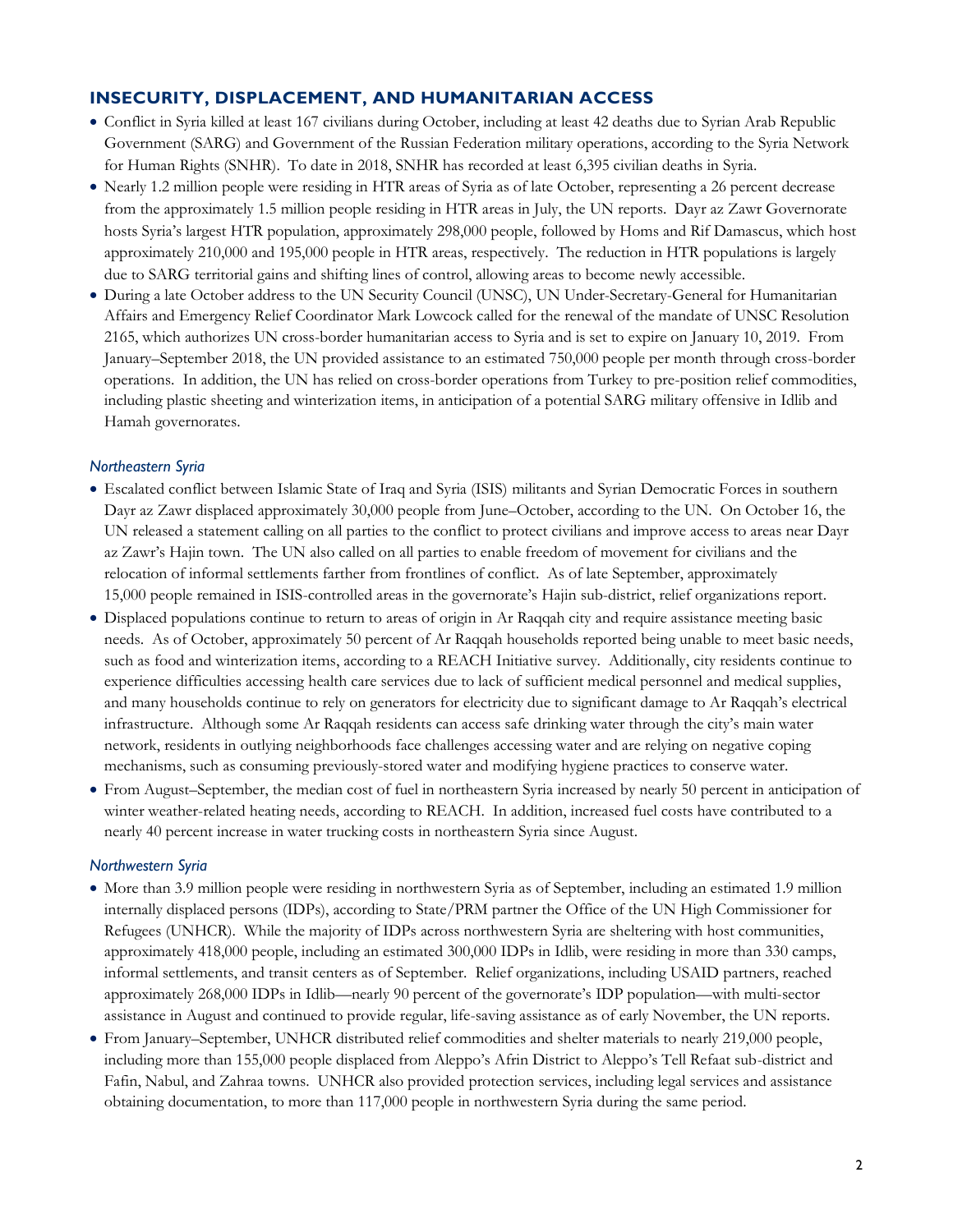#### *Southern Syria*

 From November 4 to 6, a UN–SARC convoy delivered multi-sector assistance—including food, health, and nutrition supplies, as well as hygiene kits, plastic sheeting, and winter clothes—sufficient to support 50,000 people at the informal Rukban settlement, according to the UN. The UN also vaccinated children against measles and polio. The convoy represented the first time that assistance had been delivered to the settlement from Damascus. Access to humanitarian assistance has remained limited for Rukban residents since mid-January, when a UN operation from Jordan delivered food and relief commodities. Conditions in the settlement remain poor, with insufficient food and medicines resulting in at least 12 deaths in recent weeks, international media report.

#### **FOOD SECURITY AND NUTRITION**

- Following an extended dry period early in the planting season and late heavy rainfall, wheat production in Syria fell by approximately 30 percent in 2018 compared to 2017, representing a 29-year low, according to USAID/FFP partner FAO. Conflict, displacement, and a limited supply of agricultural inputs and equipment also negatively affected production.
- Although food insecurity persists in Syria, the countrywide average food basket price has decreased by 40 percent since December 2016, largely due to security improvements in Aleppo, Ar Raqqah, Hamah, Homs, and Rif Damascus, as well as the reopening of supply routes, according to an October FAO–WFP food security assessment. In addition, WFP reports increased humanitarian access to populations residing in former HTR areas. Despite increased access to humanitarian assistance and markets in some areas, at least 6 million people in Syria remain food-insecure—including 500,000–800,000 people in Idlib—and an additional 4.5 million people are at risk of becoming food-insecure, according to WFP.
- USAID/FFP partner WFP provided emergency food assistance to approximately 3 million people in all of Syria's 14 governorates in September, including more than 407,000 people residing in approximately 60 HTR areas in Aleppo, Ar Raqqah, Dar'a, Dayr az Zawr, Hamah, Homs, and Rif Damascus governorates. In September, WFP distributed food rations sufficient for 12,500 IDPs and host community members in Hajin sub-district for one month. In addition, WFP livelihood activities—including food processing, farming support, and vocational training—benefited nearly 126,000 people across 11 governorates from January–September.
- In September, WFP provided nutrition supplies for the prevention of acute malnutrition for nearly 122,000 children in Aleppo, Al Hasakah, Ar Raqqah, Damascus, Dar'a, Hamah, Homs, Quneitra, Rif Damascus, and Tartus governorates. In addition, WFP delivered nutrition supplies to health centers and mobile clinics in Damascus and Homs sufficient to treat nearly 920 children and pregnant and lactating women experiencing moderate acute malnutrition.

#### **HEALTH**

- Approximately 12 million people across Syria required health assistance as of September, according to the Health Cluster. However, limited health facilities, medical personnel, supplies, and specialized health care services continue to restrict health care access for vulnerable populations in Syria. As of late September, approximately 51 percent of the 1,770 private health care centers in Syria were fully functional, while 64 percent of Syria's estimated 200 public hospitals were operational, the UN reports.
- Attacks against health care facilities and workers continue to hinder access to services across Syria. From January– September, the UN recorded more than 130 attacks—approximately 70 percent of which occurred in Idlib and Rif Damascus—impacting health care facilities across Syria. Attacks impacting health facilities resulted in the deaths of at least 97 people, including 17 health care providers, and injured an additional 170 people, according to the UN.
- Health actors recorded more than 780 diarrhea cases, including 12 deaths, from March–September in Dayr az Zawr, primarily in Al Husseinieh District, according to the Health Cluster. Although disease surveillance data indicate that the outbreak has stabilized to an average of 10 cases per week, diarrhea remained the primary health concern among nearly 60 percent of surveyed communities in Dayr az Zawr as of August, according to the REACH Initiative.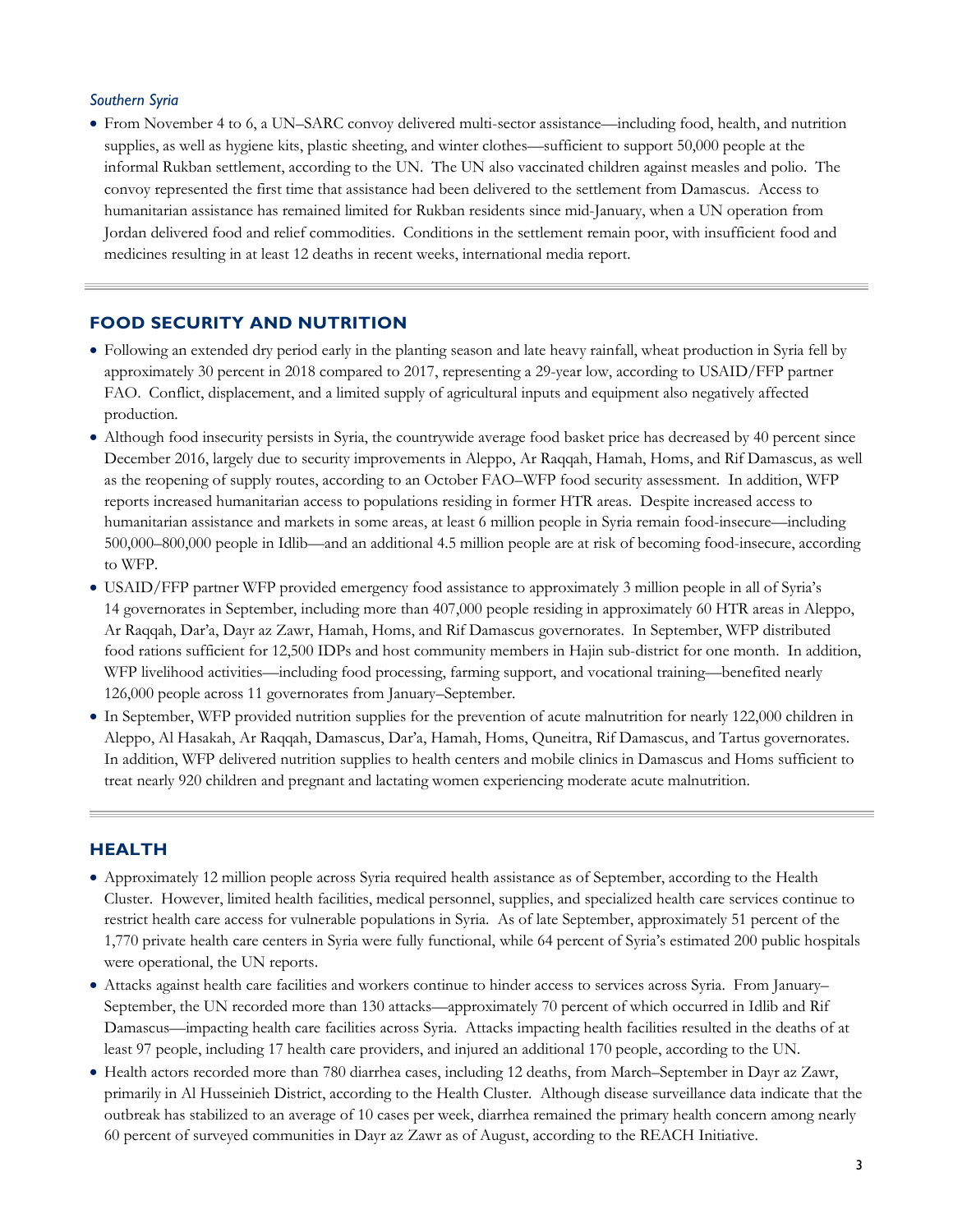UNHCR continues to provide primary and emergency health care services, as well as psychosocial support, throughout Syria. From January–September, UNHCR provided primary health care services to 313,000 IDPs across five governorates. In addition, UNHCR provided mental health and psychosocial support services for nearly 5,860 IDPs in Damascus and Rif Damascus.

#### **PROTECTION, SHELTER, AND WINTERIZATION**

- In September, U.S. Government (USG) partner the UN Children's Fund (UNICEF) reached approximately 43,000 children with psychosocial support services through child-friendly spaces and mobile teams in 11 governorates of Syria. To mitigate the risks posed by explosive remnants of war (ERW) contamination, UNICEF is also conducting ERW awareness sessions, reaching approximately 662,000 children across 11 governorates from January–September.
- UNHCR provided protection services, including legal, child protection, and gender-based violence services, to more than 1.5 million IDPs, returnees, and host community members across 13 of Syria's 14 governorates from January– September. UNHCR also provided relief commodities to nearly 228,000 IDPs in Aleppo, Dar'a, Hamah, Homs, and Rif Damascus, as well as shelter support to 55,200 people in Aleppo, As Suwayda', Hamah, Homs, and Rif Damascus governorates, from January–September.
- From September 1–October 15, UNHCR provided winterization items, including plastic sheeting, thermal blankets, and winter clothing, to more than 163,000 people across Syria, representing 16 percent of the agency's goal to provide winter-specific assistance to 1 million people in Syria by March.



#### **2018 HUMANITARIAN FUNDING\*** PER DONOR

\*Funding figures are as of November 9, 2018. All international figures are according to the UN's Financial Tracking System and based on international commitments during calendar year 2018, while USG figures are according to the USG and reflect publicly announced USG funding for FY 2018, which began on October 1, 2017.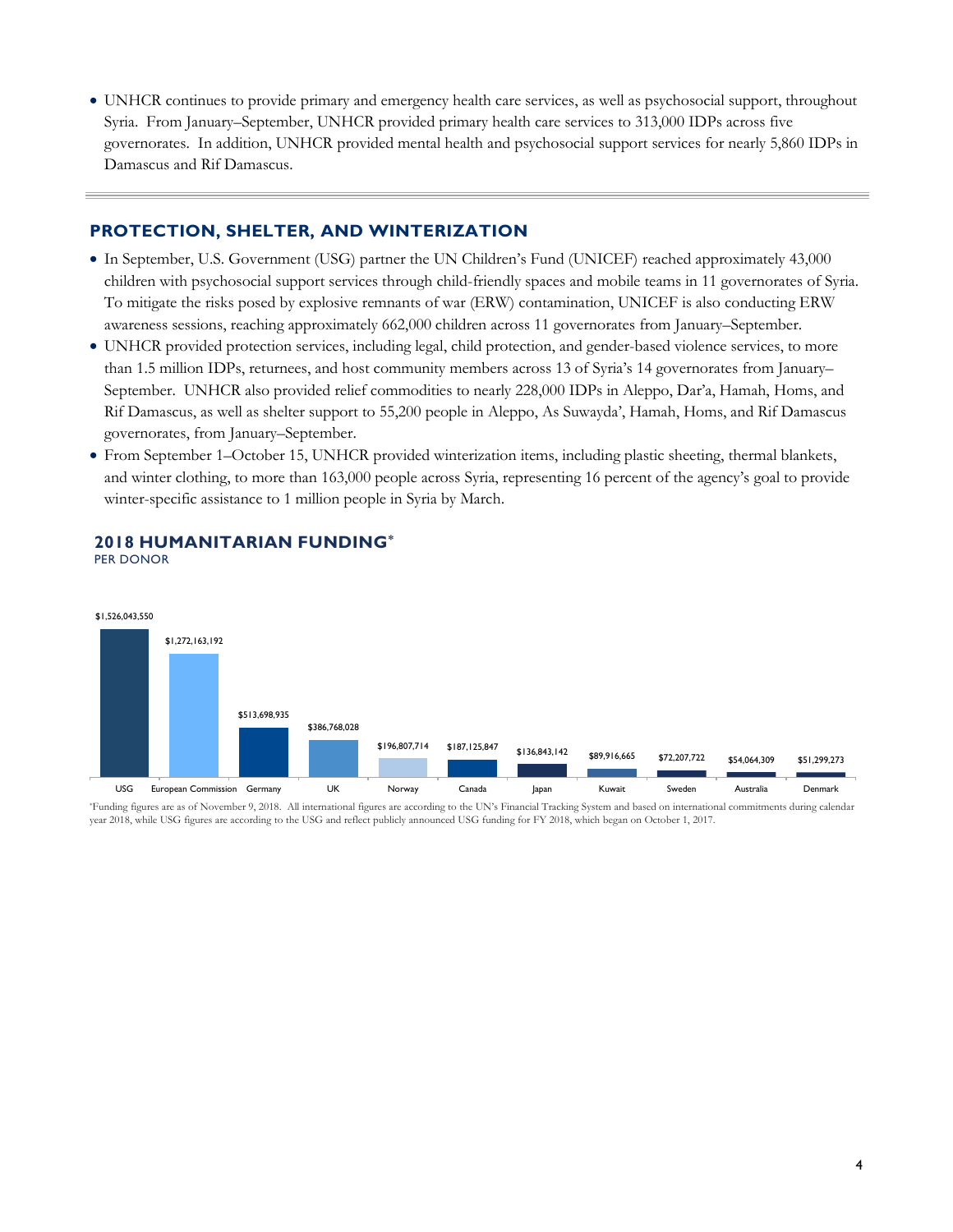### **CONTEXT**

- Following the commencement of peaceful demonstrations against the SARG in March 2011, President Bashar al-Asad pledged legislative reforms. However, reforms failed to materialize, and SARG forces loyal to President al-Asad began responding to demonstrations with violence, leading armed oppositions groups to retaliate.
- At a November 2012 meeting in Doha, Qatar, Syrian opposition factions formed an umbrella organization—the National Coalition for Syrian Revolutionary and Opposition Forces, also known as the Syrian Coalition. The USG recognized the coalition as the legitimate representative of the Syrian people on December 11, 2012. On March 19, 2013, the Syrian Coalition established the Syrian Interim Government, which opposes the SARG and is based in decentralized locations throughout opposition-held areas of Syria.
- On July 14, 2014, the UNSC adopted UNSC Resolution 2165, authorizing UN cross-border and cross-line delivery of humanitarian aid to conflict-affected populations without SARG approval. The resolution permits the UN's use of four border crossings from Turkey, Jordan, and Iraq—in addition to other crossings already in use by UN agencies—for the delivery of humanitarian assistance into Syria. The resolution also establishes a monitoring mechanism under the authority of the UN Secretary-General and with the consent of neighboring countries to ensure that deliveries across these border points contain only humanitarian items. The UNSC has subsequently adopted several resolutions renewing the mandate of UNSC Resolution 2165, most recently in December 2017 with the adoption of UNSC Resolution 2393, extending the authorities granted until January 2019.
- UN Relief and Works Agency for Palestine Refugees in the Near East (UNRWA) estimates approximately 438,000 Palestinian refugees remain in Syria; more than 80 percent of the 560,000 registered with UNRWA prior to the conflict lived in and around the city of Damascus. Intense fighting in and around some Palestinian camps and neighborhoods has significantly affected Palestinian refugees in Syria. UNRWA estimates that approximately 60 percent of Palestinian refugees are displaced within Syria, with a further 110,000 Palestinian refugees displaced outside of Syria. Syria also hosts an estimated 34,000 Iraqi refugees and asylum seekers, primarily in the greater Damascus area, as well as more than 3,200 refugee persons of concern from other countries.

| <b>IMPLEMENTING PARTNER</b>                                                    | <b>ACTIVITY</b>                                                                                                                                                                                                                                                                                              | <b>LOCATION</b> | <b>AMOUNT</b>   |  |
|--------------------------------------------------------------------------------|--------------------------------------------------------------------------------------------------------------------------------------------------------------------------------------------------------------------------------------------------------------------------------------------------------------|-----------------|-----------------|--|
| <b>USAID/OFDA</b>                                                              |                                                                                                                                                                                                                                                                                                              |                 |                 |  |
| Non-Governmental Organization (NGO)<br>Partners                                | Agriculture and Food Security, Economic Recovery and Market<br>Systems, Health, Humanitarian Coordination and Information<br>Management, Logistics Support and Relief Commodities,<br>Multipurpose Cash Assistance, Nutrition, Protection, Shelter and<br>Settlements, Water, Sanitation, and Hygiene (WASH) | Syria           | \$172, 236, 361 |  |
| International Federation of the Red<br>Cross and Red Crescent Societies (IFRC) | Agriculture and Food Security, Health, Shelter and Settlements                                                                                                                                                                                                                                               | Syria           | \$3,000,401     |  |
| International Organization for Migration<br>(ION)                              | Humanitarian Coordination and Information Management, Logistics<br>Support and Relief Commodities, Protection, Shelter and<br>Settlements, WASH                                                                                                                                                              | Syria           | \$23,394,072    |  |
| UN Office for the Coordination of<br>Humanitarian Affairs (OCHA)               | Humanitarian Coordination and Information Management                                                                                                                                                                                                                                                         | Syria           | \$4,500,000     |  |
| <b>FAO</b>                                                                     | Humanitarian Coordination and Information Management                                                                                                                                                                                                                                                         | Syria           | \$200,000       |  |
| <b>UNICEF</b>                                                                  | Humanitarian Coordination and Information Management, Health,<br>Nutrition, Protection, WASH                                                                                                                                                                                                                 | Syria           | \$26,077,692    |  |
| The UN World Health Organization<br>(WHO)                                      | Health                                                                                                                                                                                                                                                                                                       | Syria           | \$14,500,000    |  |
|                                                                                | Program Support                                                                                                                                                                                                                                                                                              | Syria           | \$7,923,575     |  |
| <b>TOTAL USAID/OFDA FUNDING</b>                                                |                                                                                                                                                                                                                                                                                                              |                 | \$251,832,101   |  |

#### **USG HUMANITARIAN FUNDING FOR THE SYRIA RESPONSE IN FY 2018<sup>1</sup>**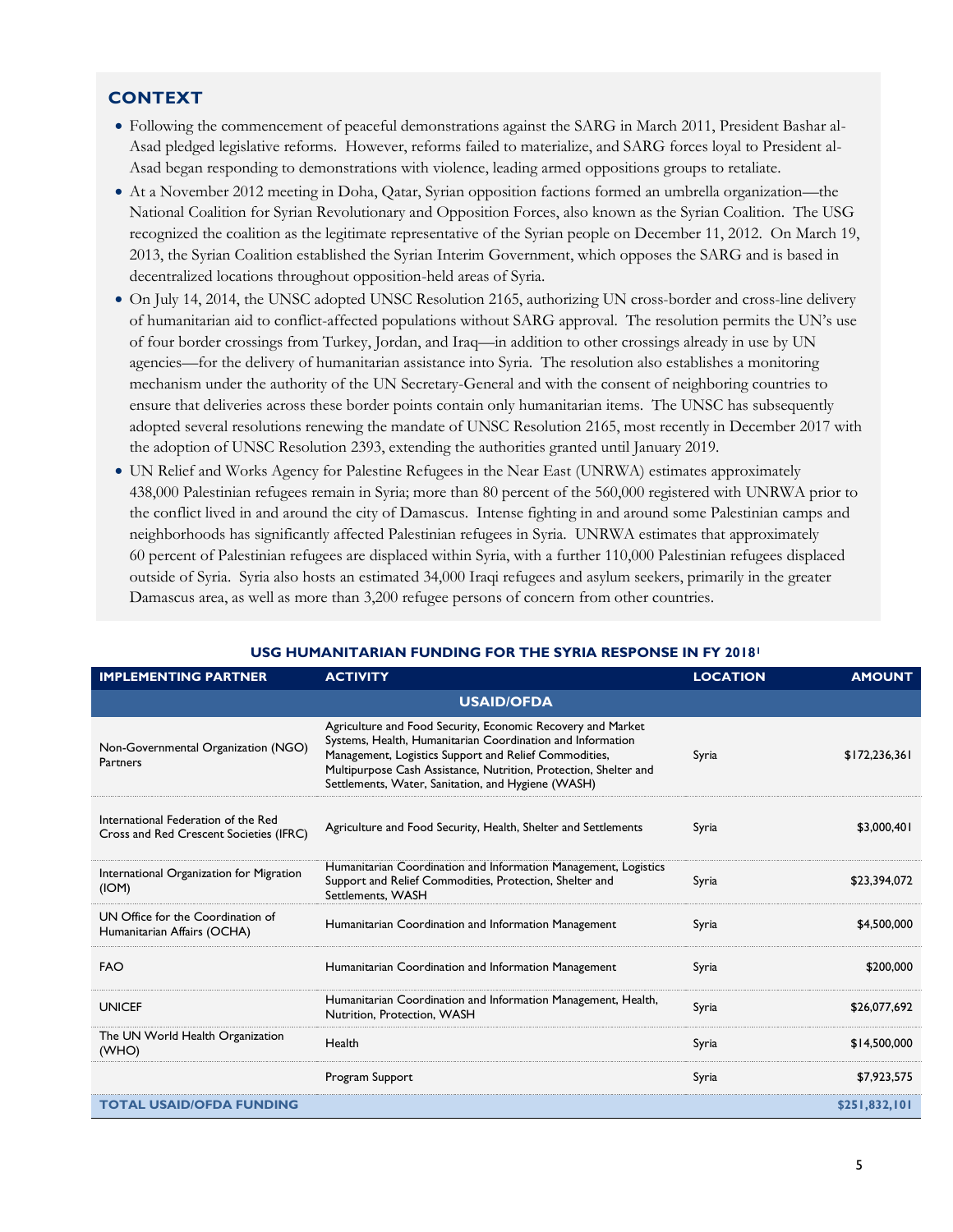| <b>USAID/FFP</b>        |                                                                                                                                                            |         |               |
|-------------------------|------------------------------------------------------------------------------------------------------------------------------------------------------------|---------|---------------|
| <b>NGO Partner</b>      | Cash Transfers for Food, Economic Recovery and Market Systems,<br>Food Vouchers, Local and Regional Food Procurement, and<br><b>Complementary Services</b> | Syria   | \$84,388,912  |
| <b>IOM</b>              | Regional Food Procurement                                                                                                                                  | Syria   | \$417,117     |
| <b>WFP</b>              | Cash Transfers for Food, Food Vouchers, Local and Regional Food<br>Procurement, Nutrition, and Complementary Services                                      | Syria   | \$238,838,098 |
| <b>WFP</b>              | <b>Food Vouchers</b>                                                                                                                                       | Egypt   | \$11,000,000  |
| <b>WFP</b>              | <b>Food Vouchers</b>                                                                                                                                       | Iraq    | \$8,000,000   |
| <b>WFP</b>              | <b>Food Vouchers</b>                                                                                                                                       | Jordan  | \$64,000,000  |
| <b>WFP</b>              | <b>Food Vouchers</b>                                                                                                                                       | Lebanon | \$95,000,000  |
| <b>WFP</b>              | <b>Food Vouchers</b>                                                                                                                                       | Turkey  | \$13,000,000  |
| TOTAL USAID/FFP FUNDING |                                                                                                                                                            |         | \$514,644,127 |

| <b>STATE/PRM</b>                                                 |                                                                                                               |                                                           |                 |  |
|------------------------------------------------------------------|---------------------------------------------------------------------------------------------------------------|-----------------------------------------------------------|-----------------|--|
| <b>NGO Partners</b>                                              | Cash-Based Programming, Education, Health, Livelihoods, Mental<br>Health, Protection, Psychosocial Assistance | Egypt, Iraq, Jordan,<br>Lebanon, Turkey                   | \$81,281,025    |  |
| Implementing Partner                                             | Capacity Building, Health, Protection, Relief Commodities, Shelter<br>and Settlements, WASH                   | Jordan, Lebanon,<br>Syria                                 | \$63,600,000    |  |
| <b>IOM</b>                                                       | Border Transport, Education, Health, Livelihoods, Protection, Relief<br>Commodities                           | Egypt, Iraq, Jordan,<br>Turkey                            | \$13,500,000    |  |
| International Labor Organization (ILO)                           | Livelihoods                                                                                                   | Jordan, Turkey                                            | \$5,586,297     |  |
| <b>UNHCR</b>                                                     | Camp Management, Education, Livelihoods, Protection, Relief<br>Commodities, Shelter and Settlements, WASH     | Egypt, Iraq, Jordan,<br>Lebanon, Syria,<br>Turkey, Region | \$394,200,000   |  |
| <b>UNICEF</b>                                                    | Child Protection, Education, Health, Nutrition, WASH, Youth<br>Programs                                       | Egypt, Iraq, Jordan,<br>Lebanon, Turkey                   | \$194,900,000   |  |
| <b>WHO</b>                                                       | Health                                                                                                        | Iraq, Lebanon,<br>Turkey                                  | \$6,500,000     |  |
| <b>TOTAL STATE/PRM FUNDING</b>                                   |                                                                                                               |                                                           | \$759,567,322   |  |
| TOTAL USG HUMANITARIAN FUNDING FOR THE SYRIA RESPONSE IN FY 2018 |                                                                                                               |                                                           | \$1,526,043,550 |  |

<sup>1</sup>Year of funding indicates the date of commitment or obligation, not appropriation, of funds. Funding reflects publicly announced funding as of September 30, 2018.

#### **USG HUMANITARIAN FUNDING FOR THE SYRIA RESPONSE IN FY 2012–2018**

| TOTAL USG HUMANITARIAN FUNDING FOR THE SYRIA RESPONSE IN FY 2012-2018 | \$9,008,927,534 |
|-----------------------------------------------------------------------|-----------------|
| <b>TOTAL STATE/PRM FUNDING</b>                                        | \$4,496,142,518 |
| <b>TOTAL USAID/FFP FUNDING</b>                                        | \$2,812,034,151 |
| <b>TOTAL USAID/OFDA FUNDING</b>                                       | \$1,700,750,865 |